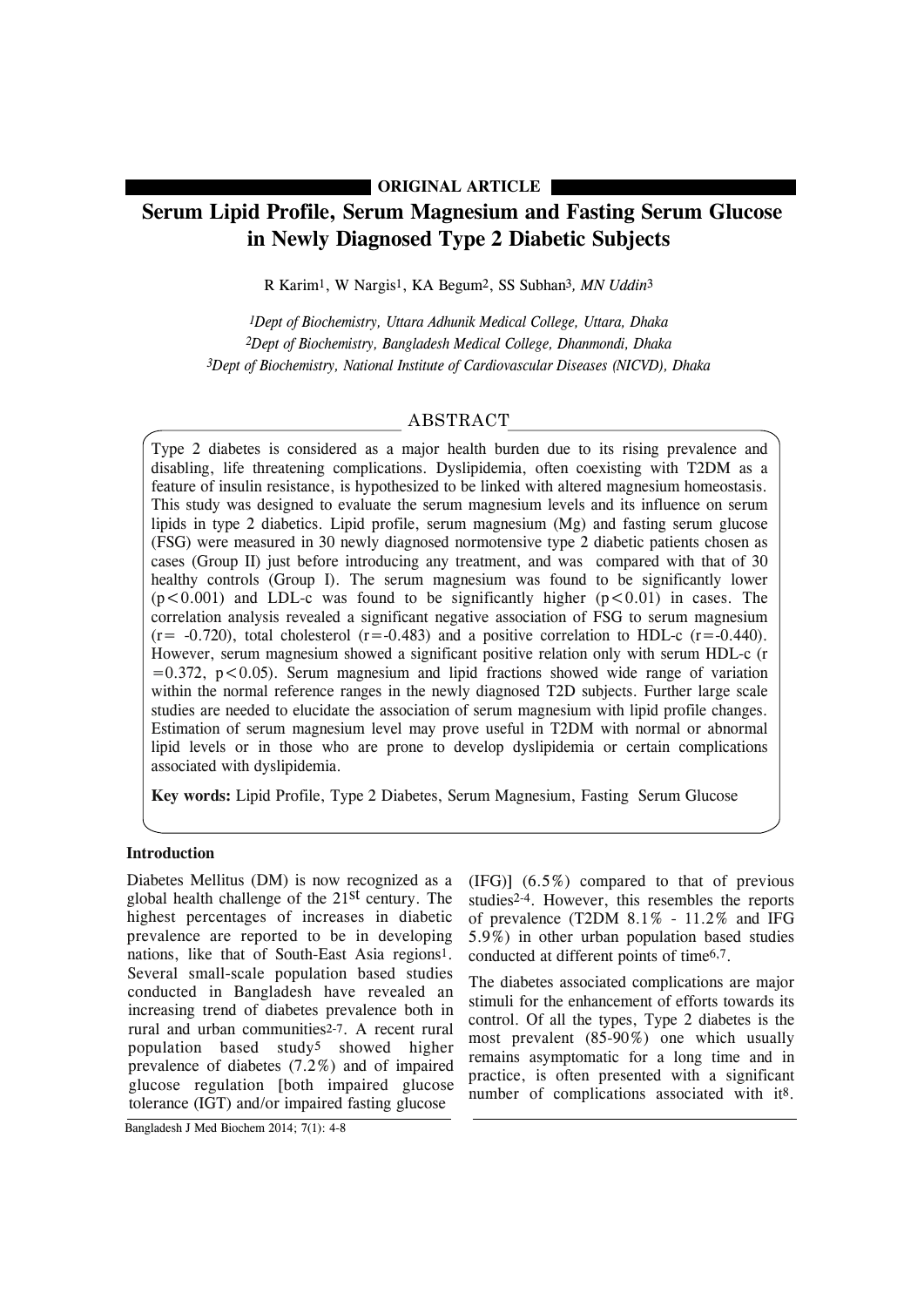Lipid Profile, Magnesium and Fasting Glucose in T2DM 5

Dyslipidemia is frequently found in type T2DM as a feature of insulin resistance syndrome; one of the key elements of pathogenesis in T2DM. Moreover, this plays an important role in the development of atherosclerosis resulting in macrovascular complications (coronary heart disease) which is the leading cause of mortality and morbidity in diabetic subjects8,9.

Different reports suggest that diabetes mellitus is also associated with disturbances in electrolyte metabolism. In patients with high fasting glucose,  $Na^+$  and  $Mg^{2+}$  tend to be lower while  $K^+$  is higher. Among the three parameters, only serum  $Mg^{2+}$  significantly correlate with the level of hemoglobin  $A_{1C}$  and thus may be related to long-term control of diabetes. Hypomagnesemia may worsen insulin resistance. The kidneys possibly lose their ability to retain magnesium during periods of severe hyperglycemia. The increased loss of magnesium in urine may then result in lower blood levels of magnesium10. Thus, magnesium depletion and insulin resistance result in a vicious cycle of worsening insulin resistance and decrease in intracellular  $Mg^{2+}$  which limits the role of magnesium in vital cellular processes<sup>10,11</sup>.

Among the clinical variables, poor glycemic control, prolonged duration, and coexisting hypertension have been proven as the potential predictors of dyslipidemia in T2DM12. However, recent studies have shown association of low serum magnesium with dyslipidemia in T2DM13-16. A number of studies have also reported beneficial effects of magnesium supplementation on lowering plasma total cholesterol and LDLc and an increase of HDLc level 17,18. However, the number of such studies correlating all these parameters in DM patients in our country is limited and often underreported. Considering the above facts and the increasing prevalence of DM in Bangladesh, the present study was conducted with an objective to evaluate the serum magnesium, fasting sugar and lipid profile in T2DM cases and to compare them with those of controls and to correlate them, with other parameters.

# **Materials and Methods**

In the present study, 30 newly detected normotensive T2DM subjects, never treated with any hypoglycemic, anti-hypertensive or lipid lowering drugs, aged between 20 to 30 years were selected as untreated new cases (Group II). Age-and gender-matched 30 healthy subjects (healthy relatives or unrelated attendants of patients with normal blood glucose) having no family history of diabetes up to second generations were chosen as control (Group I). All the subjects were selected purposively from the outpatient department of BIRDEM.

All the biochemical tests were done in the Department of Cell and Molecular Biology, BIRDEM following standard methods and procedures5. Blood glucose level was measured by Glucose Oxidase method and serum  $Mg^{2+}$  by Ion Sensitive Electrode Method by using NOVA-8 analyzer. Plasma lipids were measured by enzymatic-colorimetric methods. The high density lipoprotein cholesterol (HDL-c) was measured by phosphotungstic-precipitation methods. The low density lipoprotein cholesterol (LDL-c) was calculated by the Friedewald's equation14, given that none had TG level above 400 mg/dl. TG concentration of>400 mg/dl were excluded from the study. Besides, subjects taking medications known to affect lipid profile, or patients with known endocrinopathies, osmotic symptoms, history of ketosis, weight loss of>3 kg in preceding 3 months, microvascular complications, recent  $(<1$  year) MI, acute coronary syndrome, stroke, severe co-morbid diseases (cancer and renal failure), alcohol consumption, or any other known major illness; liver disease, ALT>3 times normal were excluded. After obtaining informed consent, a detailed sociodemographic data, family history of diseases and medical history were recorded. Physical and clinical examinations were done on the very first day of visit and recorded in a predesigned questionnaire.

Data were expressed as  $Mean \pm SD$ . Statistical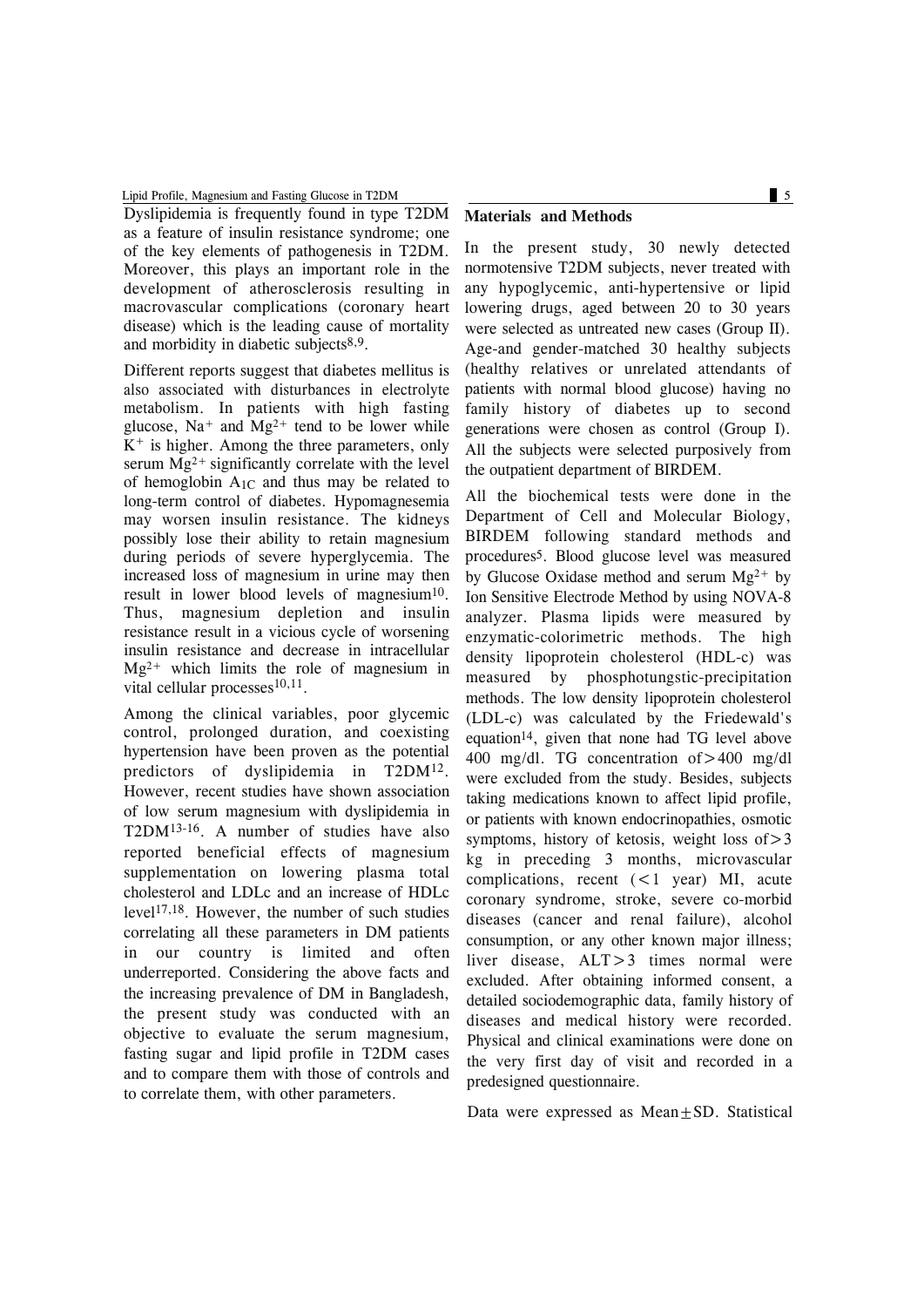comparisons between different groups were made using t-test, and correlation co-efficient was calculated to determine the association between said variables. All the data were compiled and analyzed with SPSS 12.0. A p value  $< 0.05$  was considered as significant.

## **Results**

The new untreated T2DM cases had significantly higher  $(p < 0.001)$  mean fasting serum glucose (14.86  $\pm$  5.0 mmol/l) than that of the controls  $(4.23 \pm 0.67 \text{ mmol/l})$ . Statistical analysis showed significant difference of serum magnesium  $(p<0.001)$  and LDL-c  $(p<0.01)$ between the study groups (Table-I).

**Table-I:** Comparison of serum magnesium and lipid profile between the study groups.

| Groups(n) | $Mg^{2+}$<br>(mmol/l) | TG<br>(mg/dl) | $TC$ (mg/dl) | HD <sub>CC</sub><br>(mg/dl) | LDL-c<br>(mg/dl) |
|-----------|-----------------------|---------------|--------------|-----------------------------|------------------|
| I(30)     | $0.58 + 0.04$         | $83 + 22$     | $141 + 37$   | $36+4$                      | $87 + 38$        |
| II(30)    | $0.44 + 0.08*$        | $74 + 26$     | $150 + 40$   | $34 + 5$                    | $114 + 37**$     |
| p values  | 0.0001                | 0.153         | 0.369        | 0.092                       | 0.007            |

*Difference between groups was calculated by students unpaired't' test. (\* & \*\*) superscript in each column indicate significance difference at level p value <0.001 & <0.01, respectively. Group I: controls; Group II: newly diagnosed untreated diabetic patients.*

Correlation analysis registered no significant association of FSG to serum magnesium or lipid profile in control, but for the diabetic cases FSG showed significant negative correlation with serum  $Mg^{2+}$  and total cholesterol (-0.720, -0.483;  $p = 0.0001\& 0.007$ , respectively) as well as a positive relation with HDL Cholesterol  $(r = 0.440, p = 0.015)$ . Similarly serum Mg<sup>2+</sup> depicted significant association in diabetic group where serum  $Mg^{2+}$  was positively related to serum HDL-c  $(r = 0.372, p = 0.042)$  only (Figure-1).



**Figure-1:** Cross correlations of fasting serum glucose, serum  $Mg^{2+}$  and lipid levels (a, b, c, d) in newly diagnosed T2DM cases.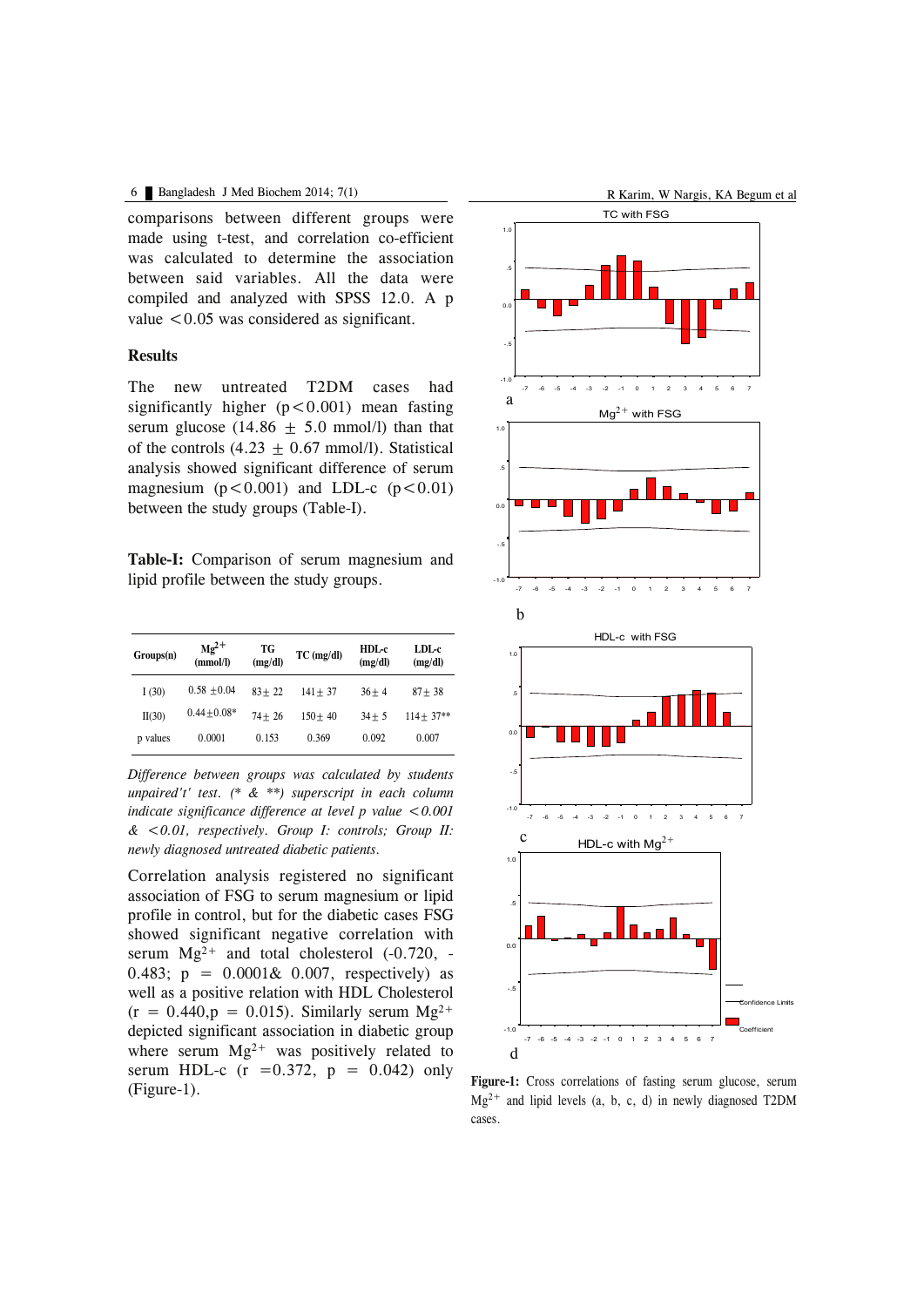# **Discussion**

In this study different values have been noticed in lipid parameters between the two groups, but within the normal reference ranges. The major lipid profile fractions; total cholesterol, triglyceride and LDL-c are considered desirable or normal up to 200 mg/dl, 150 mg/dl and 100 mg/dl respectively and HDL-c> 40 mg/dl for male and>50 mg/dl for female is considered low or abnormal19,20. The mean values of TG and total cholesterol in both study groups were close to these reference limits. However, the mean LDL-c was significantly higher in diabetic groups. The HDL-c was also found below the desired reference limit for both diabetic and healthy control groups with no statistically significant difference. These observations are consistent with a recent local study which revealed that most of the respondents had total cholesterol and triglyceride within normal limit but majority had abnormal LDL-c (about 60%) and HDL-c (82%) level21. There was a fall of serum magnesium below the lower reference limit (1.7 to 2.4 mmol/l) in both diabetics and controls16. However, there were no set of reference values for serum  $Mg^{2+}$  or lipid fractions in Bangladeshi population for valid comparison. Serum  $Mg^{2+}$  was also found to be significantly lower in diabetics than controls13.

Fasting serum glucose (FSG) showed a significant inverse correlation to TC and a positive association with HDL-c in newly diagnosed cases of this study. But, a number of studies done to illustrate metabolic control of diabetes mellitus and serum lipid levels have shown just the opposite; positive relation with TC, LDL-c levels and negative relation with HDL-c22,23. Indeed, studies with controversial reports are available as well showing no such correlation with cholesterol24,25.

One of the major findings of the present study was a significant inverse correlation of serum Mg2+ with FSG and a direct association with HDL-c in diabetic subjects only, like most of the studies referred earlier13-16. Some of these have also showed the same in terms of FSG for controls as well13. Again, there is evidence of significant negative correlation with other lipid fractions in cases, but the observation differed from one another. Mishra et al13 found a significant negative

correlation of serum Mg2+ with TG and VLDL-c and strong positive association  $(p < 0.001)$  with HDLc. There was also a negative relation to TC and LDL-c which was statistically insignificant. On the other hand, Nasri et al14,15 showed significant inverse correlations of serum Mg2+ with serum Total and LDL cholesterol, but non-significant correlations of serum  $Mg^{2+}$  with serum  $Lp(a)$ , HDL-c and TG. Another recent study simply compared serum  $Mg^{2+}$  in T2DM with and without complications (mainly CAD) in contrast to a healthy control group revealing highly significant lower levels in complicated diabetic subjects16. Hence, despite of such controversies, it could be concluded that the lower levels of serum magnesium may have a bearing on the altered lipid levels even within the normal ranges.

This small scale study was undertaken to explore the level as well as interrelation of serum magnesium and the established common biochemical parameters namely lipid profile and fasting serum glucose in T2DM subjects. Depletion of serum  $Mg^{2+}$  below the lower reference value was common for both healthy and the diabetic subjects with a highly significant statistical difference. Lower serum Mg2+ level showed significant correlation with FSG and HDL-c in the newly diagnosed cases with no proven complications, which could be considered as a hidden link between the pathogenesis of diabetes and its progression towards certain complications. Large scale population based studies are necessary for further clarification of the facts. Meanwhile, estimation of serum Mg2+ might be added to the routine biochemical monitoring along with lipid profile in T2DM subjects from the very first day of their diagnosis.

## **References**

- 1. Wild S, Roglic G, Green A, et al. Global prevalence of diabetes: estimates for the year 2000 and projections for 2030. **Diabetes Care** 2004; **27:** 1047-53.
- 2. Hussain A, Vaaler S, Sayeed MA, et al. Type 2 diabetes and impaired fasting blood glucose in rural Bangladesh: a population based study. **Eur J Public Health** 2007; **17:** 291-6.